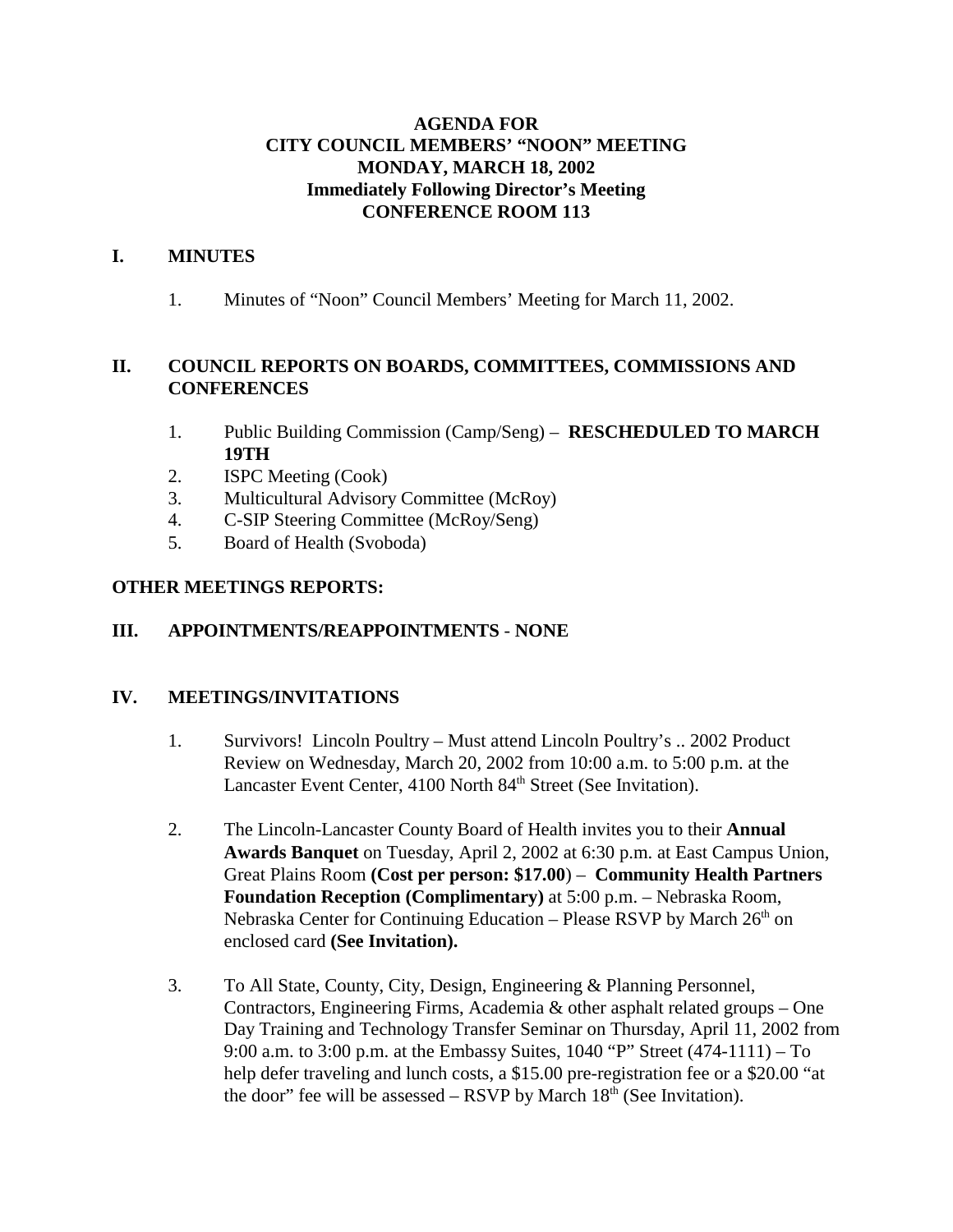- 4. Aging Services Operation ABLE (Ability Based on Long Experience) You are cordially invited to be our guest at the  $14<sup>th</sup>$  Annual Aging Services Operation ABLE Awards Luncheon on Thursday, March 28, 2002 at 12:00 p.m. (Noon) at the Cornhusker Hotel – RSVP to Meldene at 441-6139 by March 22<sup>nd</sup> (See Invitation).
- 5. You are cordially invited to attend the dedication of Madonna Rehabilitation Hospital's newest outpatient clinic location Therapy Plus, 5445 South Street on Wednesday, March 20, 2002 – 11:30 a.m., dedication – Noon to 2:00 p.m., Open House – A buffer lunch will be served following the dedication – RSVP by March  $18<sup>th</sup>$  to 486-8379 (See Invitation).
- 6. Lincoln-Lancaster County Health Department Strengthening Our Public Health Preparedness - Bioterrorism, Communicable Diseases, Anthrax, Disasters – on Tuesday, April 2, 2002 from 1:00 p.m. to 4:30 p.m. – at Nebraska Center for Continuing Education,  $33<sup>rd</sup>$  & Holdrege Streets, Auditorium – RSVP by March 26, 2002 or call 441-8045 — **RECEPTION:** You're invited to a reception hosted by the Community Health Partners Foundation following the Community Education Conference in the Nebraska Room – (Please return registration card by 3/26/02)(See Invitation for more details).
- 7. You are invited to a statewide celebration of Community Development Week April 1-7. This special event includes a community awards presentation and proclamation signing by Governor Johanns on Thursday, April  $4<sup>th</sup>$  at 10:00 a.m. in the Governor's Press Chamber, located on the 2<sup>nd</sup> floor of the State Capitol. You are also invited to a reception in honor of the award winners, immediately following the presentation. The reception will be held in Room 1126. (471-2235) (See Letter of Invitation).
- 8. 2002 Mayor's Interfaith Prayer Breakfast Honorary Chairperson: Mayor Don Wesely on Thursday, May 2, 2002 at 7:30 a.m. [doors open at 7:00 a.m.] at the Cornhusker Hotel – \$15.00 per person or Tables-of-Ten at \$150.00 per table – RSVP by April  $15<sup>th</sup>$  – Please fill out & return sponsorship & reservation form (See Invitation).
- 9. You're Invited to a Healthy People Community Forum 2010 Plan Forum Dates & Times: March  $28<sup>th</sup>$ , 7:00 to 9:00 p.m.; April 4<sup>th</sup>, 10:00 a.m. to 12:00 p.m.; May  $2<sup>nd</sup>$ , 7:00 to 9:00 p.m. – The events and parking are free! – Please fill out registration form and send to them – Wende Baker at 441-8144 (See Invitation for more details).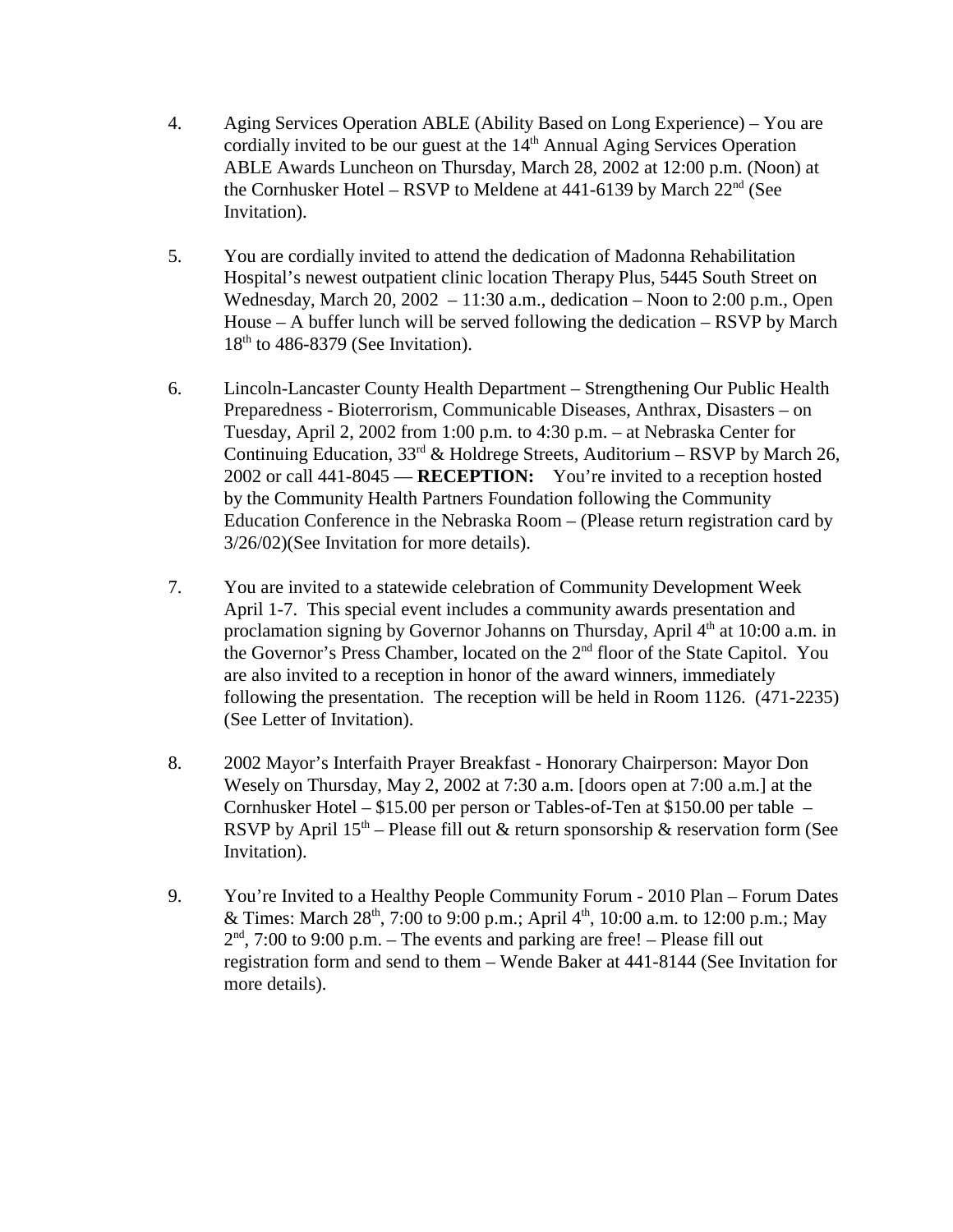# **V. REQUESTS OF COUNCIL FROM MAYOR - NONE**

#### **VI. MISCELLANEOUS**

1. Discussion on the Council Budget. – **(HELD OVER FROM MARCH 11TH "NOON" AGENDA)**

# **VII. CITY COUNCIL MEMBERS**

### **VIII. ADJOURNMENT**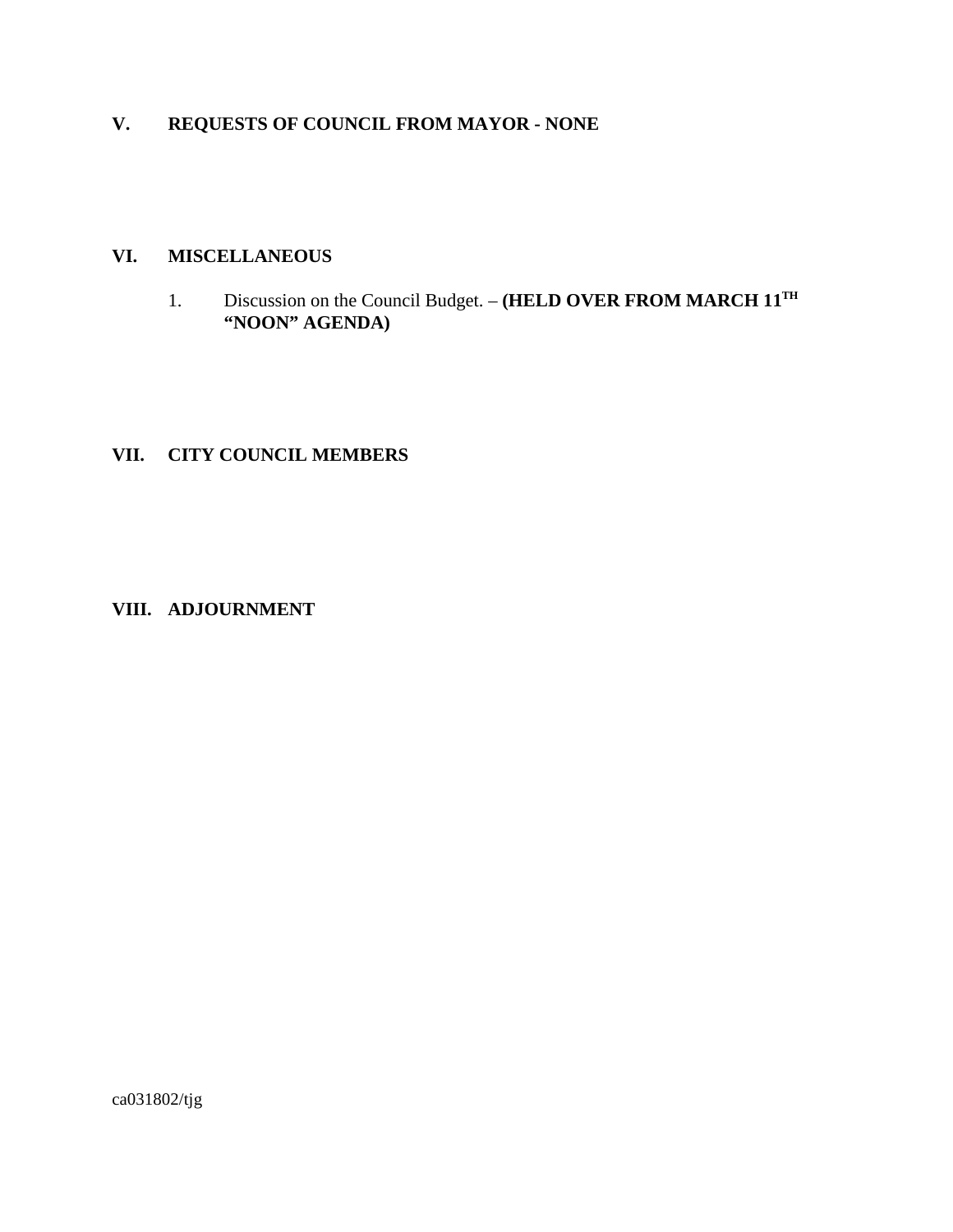# **MINUTES CITY COUNCIL MEMBERS' "NOON" MEETING MONDAY, MARCH 18, 2002** *CONFERENCE ROOM 113*

**Council Members Present:** Annette McRoy, Chair; Jonathan Cook, Vice-Chair; Jon Camp, Glenn Friendt, Coleen Seng, Ken Svoboda, Terry Werner; ABSENT: None

**Others Present:** Mark Bowen, Ann Harrell, Amy Tejral, Mayor's Office; Dana Roper, City Attorney; Darrell Podany, Aide to Council Members Camp, Friendt, and Svoboda; Joan Ray, Council Secretary; Nate Jenkins, *Lincoln Journal Star* representative.

### **I. MINUTES**

1. Minutes of "Noon" Council Members' Meeting for March 11, 2002.

Vice-Chair Jonathan Cook requested a motion to approve the above-listed minutes. Terry Werner moved approval of the minutes as presented. The motion was seconded by Ken Svoboda and carried unanimously by consensus for approval.

## **II. COUNCIL REPORTS ON BOARDS, COMMITTEES, COMMISSIONS AND CONFERENCES -**

1. PUBLIC BUILDING COMMISSION (Camp/Seng) – Rescheduled to March  $19<sup>th</sup>$  There was brief discussion regarding the PBC Agenda. It was noted that Anne Kissell who was conducting the space needs study would be contacting individual departments later this week with an update. She had indicated that she was waiting for a spot on the PBC Agenda for a further informational update at that time.

2. ISPC (Cook) No Report. Mr. Cook, after a brief Council discussion regarding the purpose and focus of the ISPC, determined that it would no longer be necessary to include this meeting on the Council's Reports portion of the "Noon" Agenda. Staff so noted.

3. MULTICULTURAL ADVISORY COMMITTEE (McRoy) Ms. McRoy was unable to attend the meeting. Mr. Bowen stated that the meeting had been quite brief - through the Agenda in 15 minutes. Ms. McRoy encouraged Council members to read the newsletter that MAC had sent out.

4. C-SIP STEERING COMMITTEE (McRoy/Seng) Ms. Seng reported that the group, whatever it will be called, is trying to come up with a name and purpose after C-SIP Steering Committee has been phased out upon the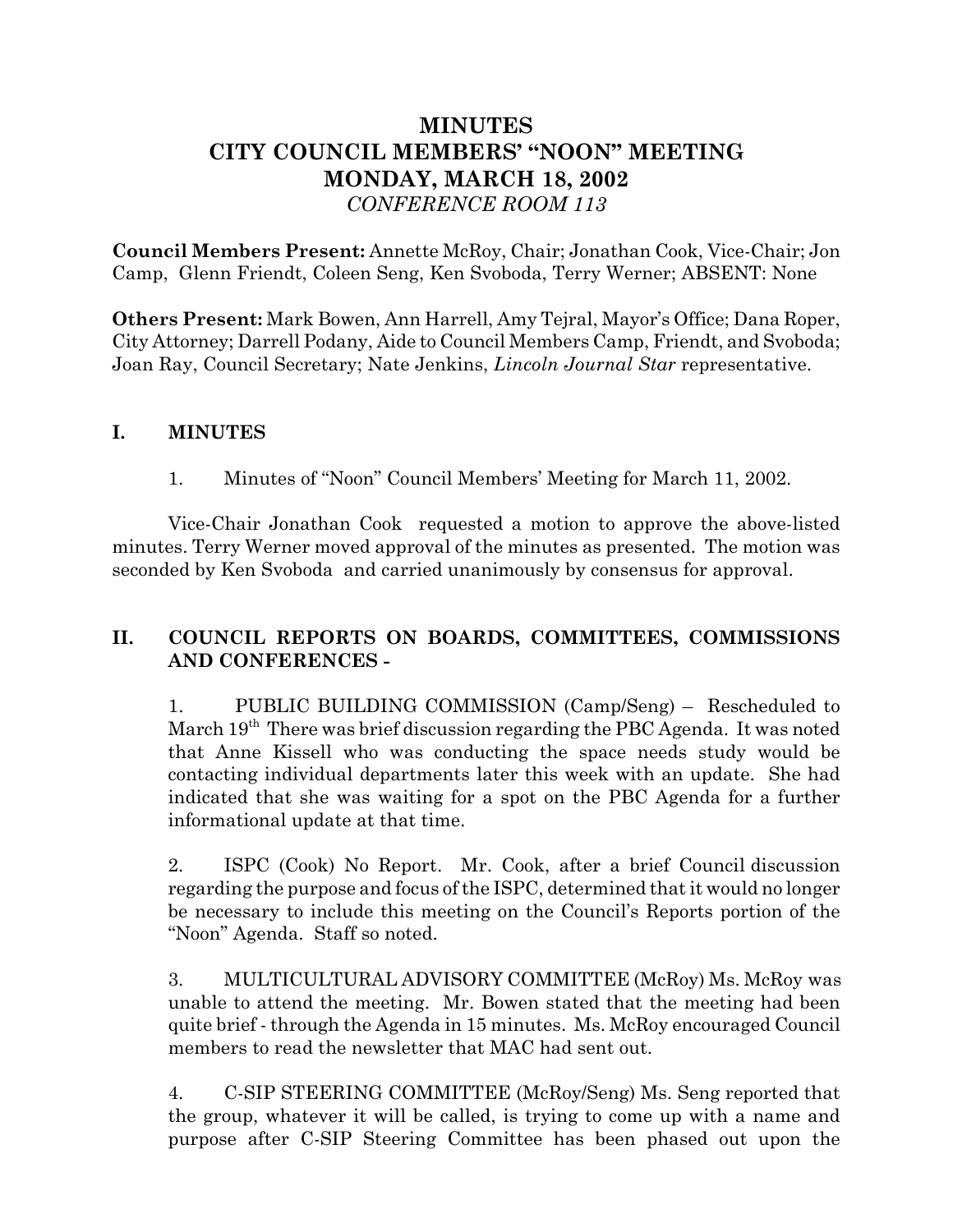completion of it's own goals. United Way brought several models that are being used in other communities. These are public/private groups because there is public money involved as well as all the volunteer contribution money. Many times these groups are called Planning Councils. The name "Commission" has been proposed, but Ms. Seng indicated that she has tried to steer them away from that because of the inevitable confusion with that and the Planning Commission. She noted that no one is quite sure of the direction the group will be taking, but added that as soon as there is a direction taken, she will notify the Council. She did note that the group is large with many funders and agencies represented. She had great faith that it would all be worked out.

5. BOARD OF HEALTH (Svoboda) Mr. Svoboda reported that the meeting had been devoted to the body piercing/tattoo ordinance. He explained that the ordinance had been split so that body piercing and tattooing would be considered separately - primarily because of the different languages and the fact that the majority of the Board...Mr. Svoboda being the lone dissenter...wanted to prohibit all minors, even with parental consent from getting a tattoo. But, they wanted to allow all minors - with no lower age mentioned - to get a body piercing (excepting ear lobe, which is excluded from the ordinance) with parental consent and parent present. The age deletion from the language came about because it was felt enforcement of age-specific restrictions would be difficult. Mr. Werner was concerned that ear piercing was exempted. Mr. Svoboda explained that there is, apparently, no health issue with ear-piercing. Mr. Werner thought if there was blood and there were needles involved, it would pose a health concern. Mr. Svoboda stated that the language had been included that would prohibit the piercing of sexual organs, including the female breast, of a minor because of the concerns regarding the "fondling of a minor" issue. "Minor" was determined to be any age up to the  $19<sup>th</sup>$  birthday, which wuold include 18 year olds.

Council continued discussion with details of the ordinance being reviewed. Mr. Svoboda was against minors having tattoos at all, but, as has been pointed out to him, since that is not his decision to make, the ordinance coming to Council will state that no minor will be able to receive a tattoo (with or without) parental consent - a self-imposed limitation already in effect among the professional body art community. He stated that the when the tattoo professionals come before Council during public hearing on this issue, they will discuss "alteration" of an existing tattoo. Mr. Svoboda briefly outlined the fees and licensure structure, as well as the training of the professionals. This ordinance will be based on the Health Issues involved and not the aesthetics of tattooing and piercing. Identification procedures and process for both the parent and minor were also discussed.

Mr. Svoboda asked if Council would like to have this issue open for public hearing at a night meeting. Council agreed that the evening meeting in April on the  $29<sup>th</sup>$  would be the appropriate time for public hearing on this issue. That time frame would allow the Law Department to have the ordinance drafted and submitted for  $1<sup>st</sup>$  reading on the agenda the week prior. Mr. Werner asked that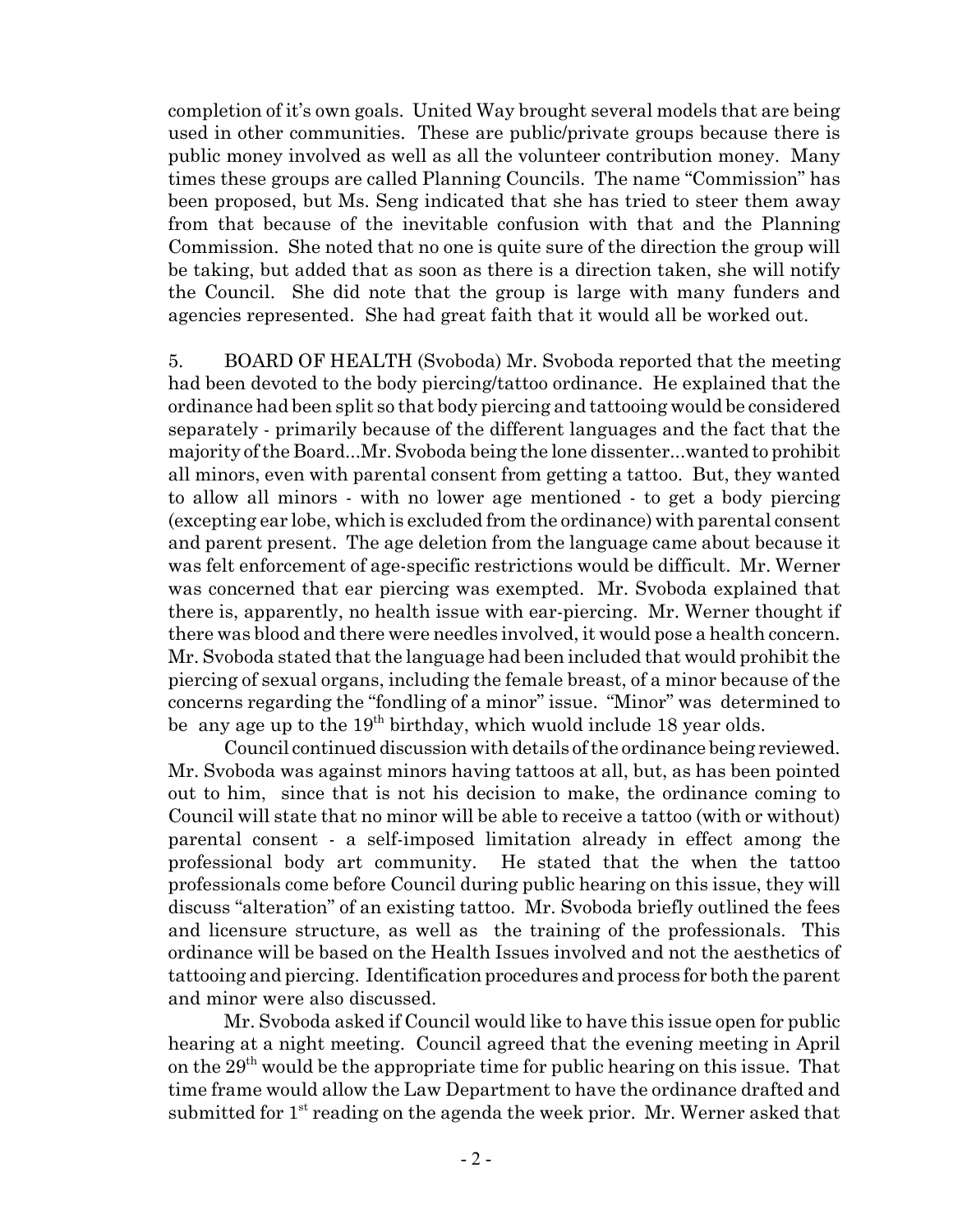an amendment be drawn up that would allow tattooing for minors, with parental consent. It was determined that a pre-council be scheduled for April  $22<sup>nd</sup>$  on this issue to allow Council and the public to be better informed prior to the evening discussion on the  $29<sup>th</sup>$ .

OTHER MEETING REPORTS - Mr. Cook reported on the Mayor's Neighborhood Roundtable meeting. He noted that a number of Council members were there. They discussed the three-person rule [regarding tenant occupancy]. They made a motion and passed it stating that they believe it ought to be left the way it currently stands which would be the best thing for neighborhood protection.

The Stranski Park issue was discussed. If anyone has questions you might want to contact Lynn Johnson. The `water feature' which we discussed last week is made up of fake rocks which look pretty real. It's a very impressive fountain and Mrs. Stranski has given a lot of money for the project. Ms. Seng was very pleased to have the fountain being installed. Mr. Friendt asked if maintenance funds were included in the bequest, expressing a concern that the project would have assured maintenance. Mr. Cook stated that the donation did include an endowment set up for that purpose.

Ms. Seng reported that in regard to the selection committee for the Planning Director, two meetings had been held last week. She noted that there had been an exit interview with Ms. Sellman with questions on how she viewed the interview process she had gone through when coming into Lincoln. Questions were also asked on her overview of what the state of the Planning Department is at this point. Mr. Kent Morgan also had been interviewed on his vision of the state of the Department.

Ms. Seng noted that the selection process is still open. There were several applicants, but not enough for a qualified candidate to be chosen. We will be attempting to hire the same firm that worked on the new Traffic Engineer position to bring in more applicants. Mr. Friendt asked who was on the selection committee. Ms. Seng reported that it was the same people who were on it the last time. Mr. Friendt commented that that was good. He didn't know who they were. Ms. Seng noted that the Mayor announced the list one Monday morning. Mr. Bowen indicated that he would have a list for Council sent down.

Mr. Camp commented, asking if there were a reason why there were so few people coming forward for the position? Ms. Seng stated that the problem is nobody knows where Lincoln is. She noted that the process last time had a lot of community effort involved. There were interviews of two-three at the Cornhusker. They had asked Ms. Sellman how she had viewed that process. Ms. Seng noted that we may or may not recommend the same process this time.

Mr. Friendt gave a summary of the Economic Summit held at Mahoney Park with Omaha and Lincoln Mayors and business communities. While it was called to address short term circumstances, it really turned out to be a positive meeting. Mr. Friendt indicated that he was impressed, because over the years he had seen, in dealing with economic development issues, attempts at putting these meetings together; and Omaha has always been a little "spotty" in their commitment to these kinds of things. But the selection of folks at this meeting brought together the key leaders that were needed to make the summit work. Both Chambers were represented; both cities had labor union movements represented; County personnel from each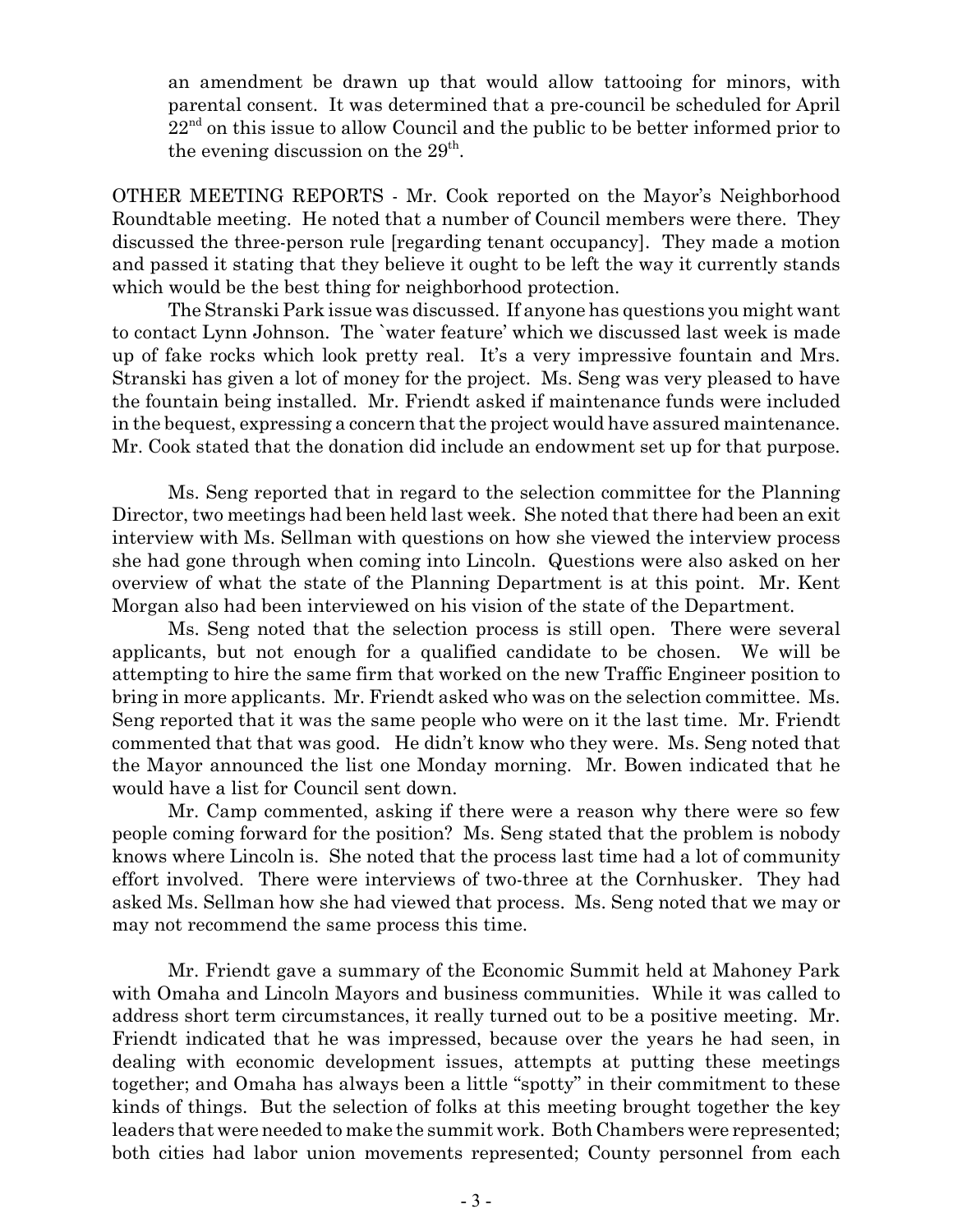county were present, as well as both Universities (Omaha and Lincoln). It was a great group and well attended. Because there was a bit of confusion, however, as to whether or not it was or was not a public meeting, there were some outside business persons there - and their presence was questionable. Mr. Friendt offered the thought that, except for observers, the attendance should be kept at an official public and professional level. He felt that made sense and suggested that Mr. Bowen take that thought back to be considered when other such meetings are being organized.

Mr. Friendt outlined the meeting agenda, noting that Mayor Wesely first reviewed the events of the last six months that had prompted concern. Mr. Friendt stated that, while Omaha can cite several [workforce] reductions or business closures that they've had, it generally has fared pretty well. The Omaha Mayor indicated that they thought they were doing pretty well. Mr. Friendt had received data (economic statistics) from the Omaha Chamber that would indicate that to be the fact. He felt that this reality put Lincoln and Omaha in separate boats, so the motivations for cooperation might be different for each city.

Mr. Friendt summarized the report from the State that revealed the number of actual business closings over the last 12 months and noted that it took ones breath away. Mr. Westrand, the State presenter, indicated that if this information had come to him 18 months earlier, he would have been really concerned; but he made the point about looking at what is called "lagging indicators" vs. "leading indicators". What we may be seeing is the tale-end of the "lagging indicators" that 18 months ago said that the economy is slowing down, the revenues have slowed down, there is going to be an economic slow-down. But as he talked about looking at "leading indicators", he explained that he feels that we've bottomed out and we'll back on the upside. The suggestion was, let's not do anything radical now when this has just been a part of an economic cycle.

What Mr. Westrand did point out though, which caused the most discussion and union involvement, is the fact that this slow-down has exaggerated or reinforced a trend which has developed over the last 10-15 years. In that time, the United States, and Nebraska now is no exception, has moved from about 25% of the work-force being hard manufacturing with unionized jobs, to 15%. Representatives of both the union movement (Lincoln and Omaha) indicated that they certainly didn't like hearing that.

Other speakers from other agencies reinforced that fact, stating that this is a magna-trend that Nebraska is not just going to be able to turn around on its own. If that is the trend, then, some suggestions were forthcoming about what should happen. There were general suggestions and the two key ones had to do with more cooperation and coordination at every level; specifically as it related to Omaha and the I-80 Corridor and the counties and communities that make up that area. We need to be thinking about ourselves as a metropolis area.

Omaha is already doing that. When they approach prospects, when they talk about business, they talk about a metropolis of 1,000,000 people. If Lincoln were to start seeing it that way and position ourselves as part of this metropolis area, we would benefit, as it seems to trigger almost automatic attention in growth.

Mr. Bowen noted that that is the way marketers look at our area. They look at Omaha and Lincoln as one population or market area. Mr. Svoboda asked if Council Bluffs was included in that metropolis setting of one million people, wondering about inter-state complicatons? Mr. Friendt answered that it is included. He noted the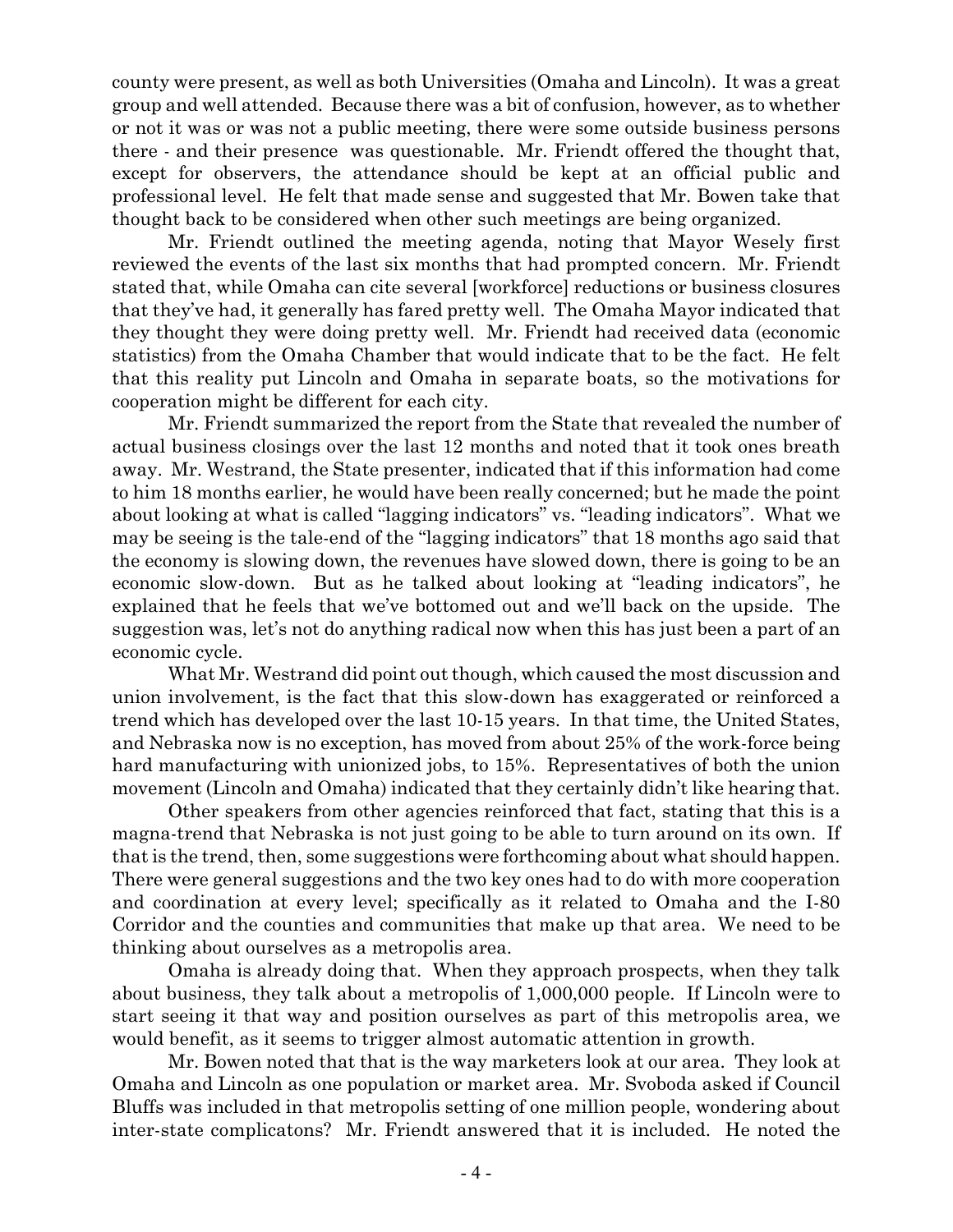friendly competition that Omaha has with Council Bluffs is much like that which we seem to have with Omaha. Mr Friendt felt we should find more areas in which to cooperate than not, offering the observation that our difference is exaggerated more by the fact that we have State government differences. But if you look around the country, you see many areas (Tri-City areas in Iowa/Illinois, The Dallas-Ft. Worth area in Texas, Minneapolis/St. Paul) - many areas have pulled it off. It just takes getting outside some very parochial thinking.

Mr. Friendt, concluding, noted that this had been the gist of the meeting. He then indicated that his next remarks would be a bit of editorializing on the event. It was apparent to Mr. Friendt 20 years ago and is even clearer now, when we talk about partnership between Omaha and Lincoln, we need them more than they need us. He was excited that they were at this summit meeting, stating that he thinks that while Mayor Fahey is offering this opportunity for cooperation, we should latch onto it and make the most of it that we can. Mr. Friendt warned that we should make no mistake about it - if it's going to be a partnership, they're going to be general partners and we're going to be limited partners. We have a tough time, egotistically, handling that. But, they will go their merry way and they will come. Mr. Friendt stated that he is not so sure Fahey is joking when he says `someday we'll annex Lincoln'. Mr. Friendt felt that we need to be a part of that process and we need to get over our own egos about this. He noted that it's already happening with the Universities. He felt there is now a much greater cross-city, inter-regional cooperation in planning. He emphasized what Mr. Harvey Pearlman was quoted as saying in the newspaper....he's absolutely right...that after all these wonderful ideas and this wonderful potential vision...what's next? Are we going to leave, then hold another economic summit two months from now? NO! We need to put in place policies and structure that will move this forward and it needs to be super-governmental. It needs to be beyond Don Wesely's term, Mike Fahey's term, Glenn Friendt's term, Bob Workman's term..whomever. It needs to have a life that is longer than that, because the one thing that everybody seemed to agree on is that *economic development is a long-term process.* 

Thirdly, we've learned a long time ago, that whole issue of cooperation and coordination is so right. Nobody [no single entity] has enough resources to do what needs to be done. When companies that we would like to attract really are looking beyond particular governmental borders, it is critical. We have experienced the benefits ourselves with inter-local agreements and cooperation between the City and County. Mr. Friendt noted that this leads him to his final editorial comment.

He stated that he was very concerned that the mayor's move to add an economic development person does not become "counter-cooperative", "counter-coordinating", because Mr. Friendt believed that the City took that step with LPED. So, we need to be sure that we continue that kind of philosophical approach.

Mr. Cook asked who attended the summit from the Counties? Mr. Friendt indicated that Bob Workman was representing Lancaster County; he was not sure who was representing Douglas County. Mr. Cook asked about the counties in between? Mr. Friendt indicated that he did not believe they were included. Mr. Bowen stated that it was really the two Mayor's calling for a gathering of the Counties and our own entities to see if we can get together. Mr. Cook stated that ultimately all of those people between will also have to be included. Mr. Bowen agreed.

Mr. Friendt stated that the Lincoln/Lancaster County Planning process, where we go out and involve all the small communities in the county, would logically extend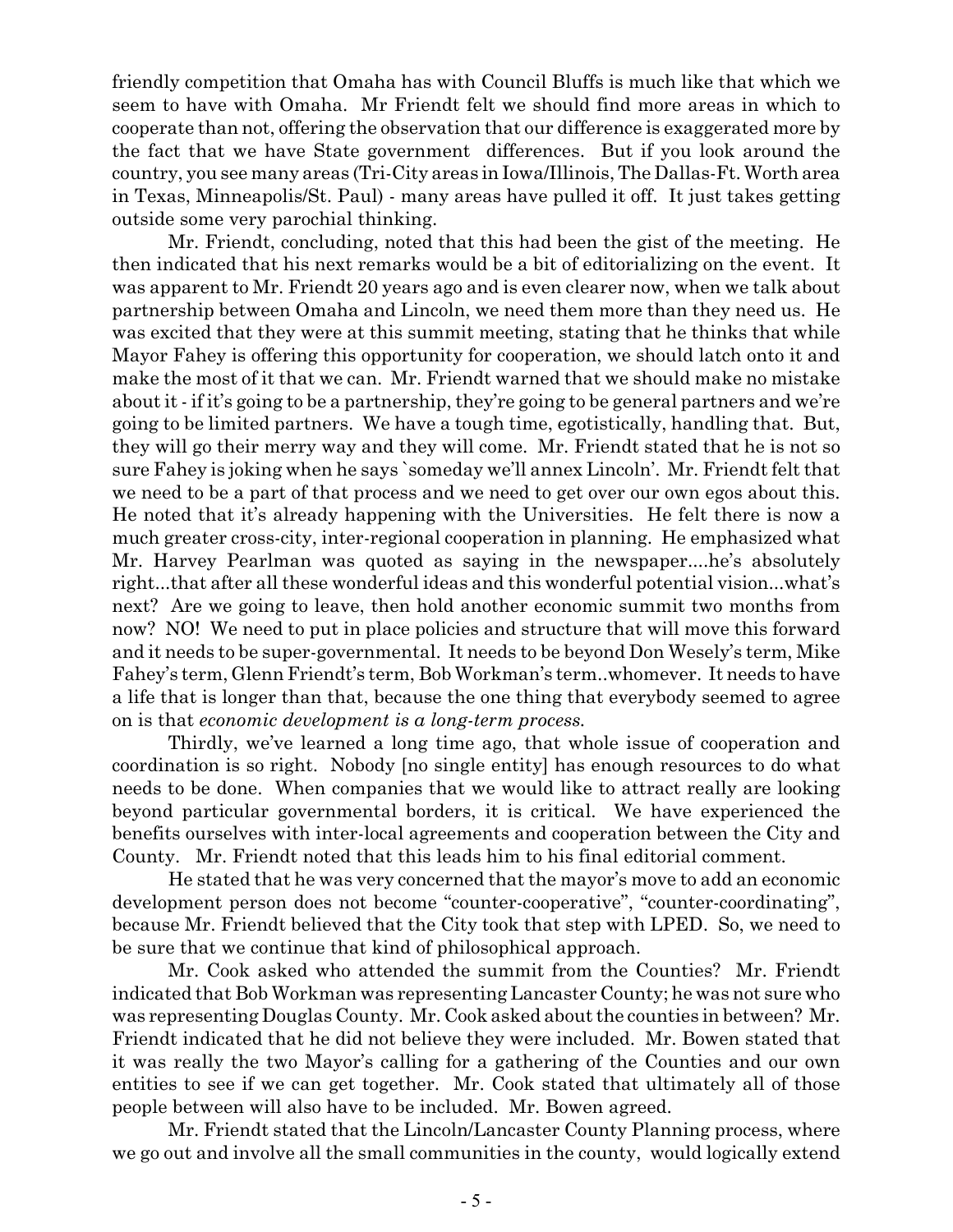so that Omaha and Lincoln, probably the most sophisticated planners in the region, should be reaching out and embracing other counties who will have impact on this corridor - or who will be impacted by the corridor development.

Ms. Seng noted that Mr. Cecil Steward was the Staff representative of the Joslyn Foundation, whose jurisdiction of influence includes more of the southeast Nebraska area than just the I-80 corridor. Mr. Bowen added that the thrust of the meeting was aimed at, not a physical merger of the two communities, but, an economic merger of Lincoln and Omaha. He felt we all went to the meeting with pre-conceived notions that we all have - our own vested interest for our own towns; but down the road, we're going to become more and more economially linked and it will benefit us if we can actually realize and work on that.

Regarding the second point, relating to LPED and the economic development position for the City, Mr. Bowen stated that the position is being set up to work directly with LPED. He stated that Administration is viewing this as an extension...and expansion of the Partnership. Mr. Friendt stated that if it is an expansion and an addition of resources, then he supported it. Mr. Bowen stated that he mentioned it because, for the first time, it truly brings the County and LES into that partnership.

Ms. Seng asked if there would be minutes of the Summit Meeting? Mr. Bowen stated that he had some notes that he would write up. Mr. Friendt indicated that there wasn't an appointed scribe, which would have been a very good idea. Ms Seng agreed, stating that it would be nice if we had real minutes for review.

Mr. Friendt stated that Mr. Charles Lamphere had a very specific recommendation, based on some economic data that he's been collecting for 10 years. Mr. Ernie Gross also had some specific, almost legislative suggestions, that would foster and encourage more cooperation. You heard about the Lamphere idea....he hoped it would be looked into more thoroughly. The concept is called "Transshipment". It's an economic study showing that S.E. Asia is going to be delivering billions of dollars in goods to the U.S. for distribution. Bulk is brought in in massive quantities, broken down into small amounts, then shipped out - Trans-shipment. Lincoln could, with our central location, close to everywhere...our location becomes an advantage. We could be that focal point, or hub, that receives, divides and distributes to different markets around the country. Mr. Lamphere also solved one of the big problems - the back haul. What do we do with all these containers? Return them full of grain! Import/Export. What a compelling idea.

Mr. Cook mentioned Oriental Trading, a company in Omaha, that is involved in this now. Mr. Bowen stated that this idea has been discussed for a number of years. It used to be called Intermobile Transportation Centers. He noted that it had been hard for any given area of the country to get such a program off the ground. Mr. Camp reported that they do it in Asia, and successfully. Mr. Friendt defended the idea, stating that the system is working in other areas of the country.

- **III. APPOINTMENTS/REAPPOINTMENTS** Noted Without Significant Comment, except for another brief review of the process. It was noted that there are only a few names for consideration in May.
- **IV. MEETINGS/INVITATIONS**  Noted Without Significant Comment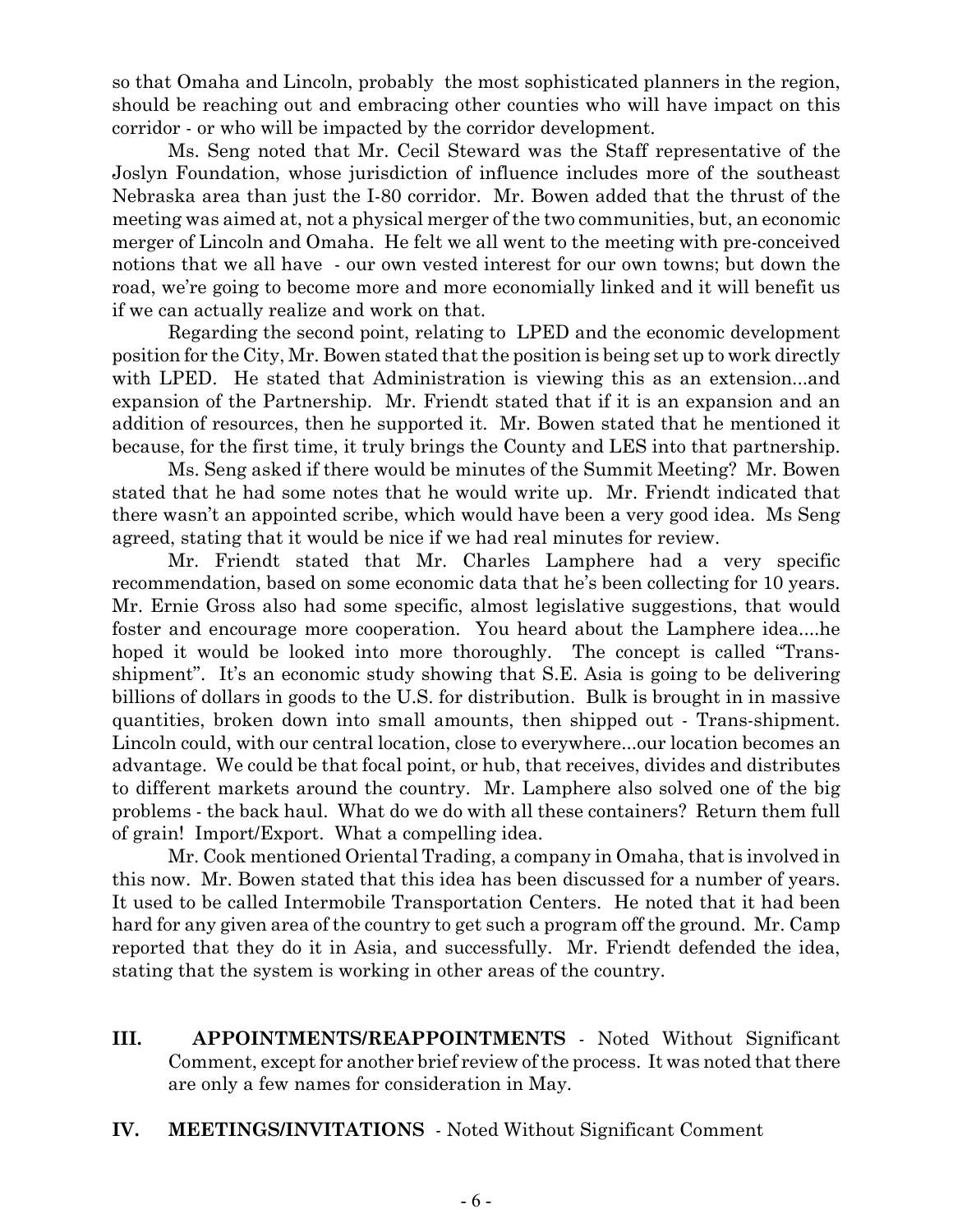**V. REQUESTS OF COUNCIL FROM MAYOR** - Ms. Tejral reported that LB932 passed on Consent Calender - this was the bill regarding council meeting requirements. She noted that it had passed, but not with Mr. Cook's amendment. That amendment would have required the Council to meet only twice per month. The committee did not accept that amendment stating that they did not like the flexibility that Mr. Cook's amendment provided. So, it was advanced and passed in its original form which allows Council not to meet on weeks when there is a Federal or State Holiday. Some Council members made comment about the 90-day session to which our State Senators are bound, with an implied comparison of that relatively short time period vs. the entire year without break. Mr. Cook asked if the amendment couldn't still be adopted later. Ms. Tejral answered that it could not. The bill had been on Consent Calendar and has been passed. There is no amendment process after it has been passed and sent to the Governor for signature. Possible lobbying of the Governor, as a former Council member, was mentioned, but only in jest.

Mr. Werner asked if the Mayor had taken any action on LB384 - the legislation regarding the right of cities to invoke the condemnation process when dealing with utility companies. Mr. Cook indicated that he would get to that issue later in the meeting, but would like to finish coverage of the other meetings before that.

Mr. Werner, later in the meeting, asked if the Mayor had changed his position about actively supporting this bill. Mr. Bowen stated that the Administration had supported the Leagues efforts, but had not overtly pursued it on our own. Mr. Werner was concerned that with no active lobbying, only the League would know of the City's support. Mr. Werner pointed out that the Senators have the votes - they should know that the City of Lincoln opposes it. Mr. Svoboda asked if they wouldn't get a report from the League, or from the City's Lobbyist? It was noted that they would.

Mr. Werner asked if the League put out the information that the City is opposed to the bill? Ms. Tejral did not believe so. Mr. Werner stated then, that unless someone has told them, the Senators do not know that the City opposes that bill. Ms. Tejral stated that whenever our lobbyist is asked about it, the Senators are told the City's position. Mr. Werner pressed his point, asking then if the lobbyist didn't actively lobby against it, but only if it's brought up, will he state our position? Mr. Werner explained the importance of this bill, noting that is minimizes the ability of the City to enact condemnation against the gas company's properties. They are portraying it as a reporting issue, but it is really an issue of local control. Mr. Cook felt the option should be available to local communities if is ever necessary. He agreed with Mr. Werner and would like to see a more active stance on this from the City as the bill continues through the process. Mr. Tejral stated that she had heard that there is a compromise in the works, but she was not aware of where that stood at the moment.

Mr. Cook asked about another Legislative Bill - Nebraska Visitors Issue which would change the City and County responsibilities and funds under the Nebraska Visitors Development Act. It would move the taxing authority from the Counties to the Cities. Originally it was directed at communities of 100,000 and has been changed now to 300,000 population.